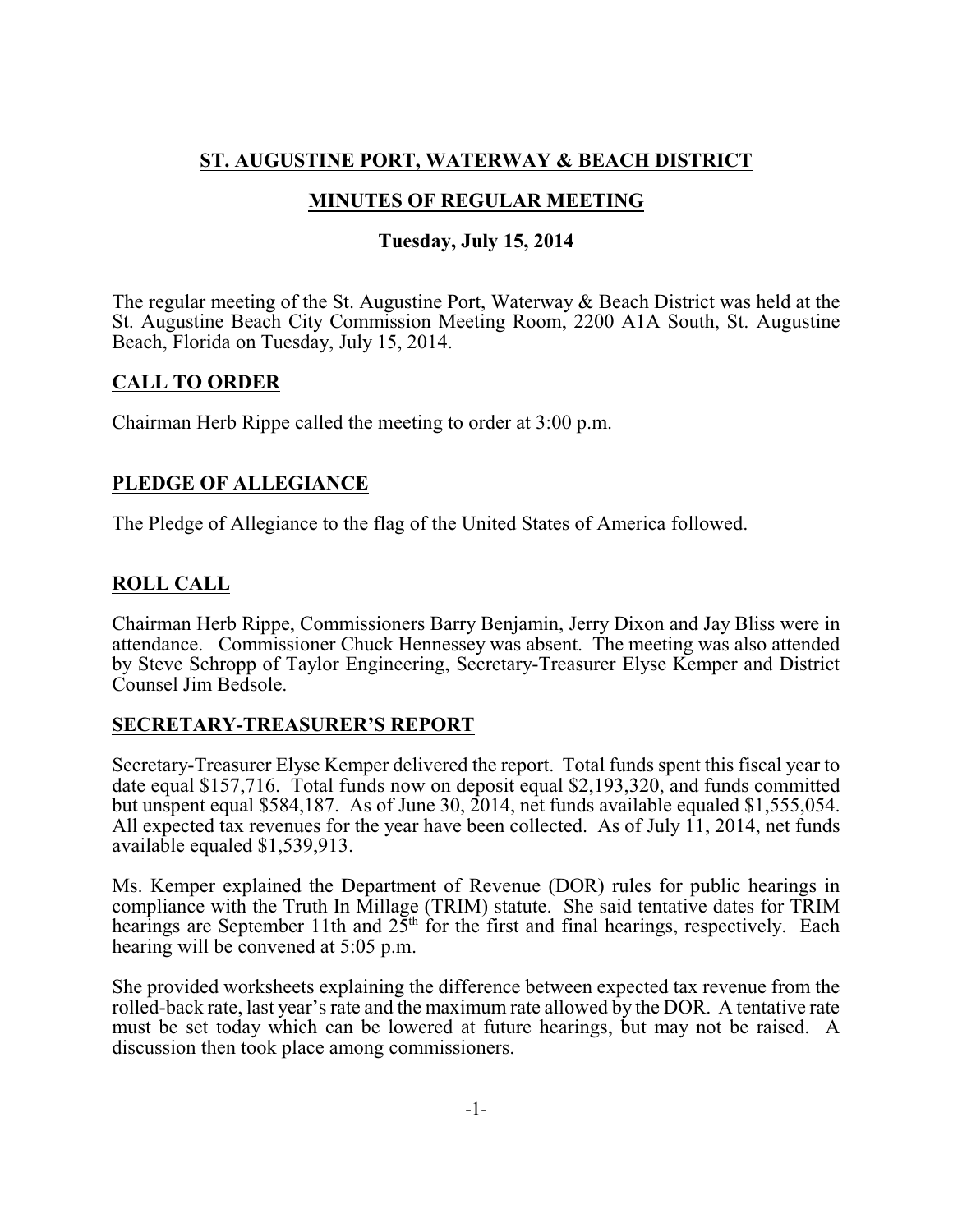#### **Chairman Rippe moved to keep the current rate of .0638 mils. Commissioner Benjamin seconded the motion and it passed by a unanimous vote.**

Ms. Kemper then directed the board's attention to a list of proposed district projects. Commissioner Dixon questioned the dredging line item of \$371,000. Chairman Rippe said that, in this year's budget, the money is dedicated to the San Sebastian River and Salt Run projects. Jim Piggott, City of St. Augustine, said the city has not asked for the funds because the work is not yet completed. He said the dredge projects are scheduled to continue next year if FIND provides matching funds.

Chairman Rippe questioned whether the city's requests for dredge funds should be subject to the regular process recently established for requests for financial assistance from the district. Commissioner Dixon said the dredge projects are actually district projects which are administered and supervised by the city as a partner with the district and should be exempt from the request process.

Commissioner Bliss said dredging is a part of the district's reason for existence, but not its onlyone. He questioned why the channel between the Conch House and the Lighthouse Boat Ramp was being dredged to a depth of ten feet when most of the boats using it are shallow draft. Commissioner Dixon said the permit allows that depth and it should be used before it expires. Mr. Piggott said Salt Run has a sedimentation problem which causes it to fill in quickly after dredging, so much of the depth is lost each year. Commissioner Bliss also questioned the propriety of dredging the San Sebastian River. He said the tidal flow there is so strong it naturally scours its own sediment.

### **APPROVAL OF MINUTES**

#### **Chairman Rippe moved to approve the minutes of the regular meeting of June 17, 2014**. **Commissioner Dixon seconded the motion and it passed by a unanimous vote.**

#### **ENGINEERING REPORT**

Dr. Steve Schropp of Taylor Engineering delivered the engineering report. Dr. Schropp said the district received a favorable ruling from the administrative court on the opposition to the Summer Haven River project. The petitioner filed no exceptions to the ruling within the time allowed. The ruling recommends FWC issue the incidental take permit for least tern. Chairman Rippe said the opposition to the permit was unfounded and has simply been a nuisance expense of twenty thousand dollars in tax money. Dr. Schropp said the Corps of Engineers permit has been under review by the United States Fish and Wildlife Service since 2012 and is the only permit needed to begin the project. Upon questioning by commissioners, Dr. Schropp said he had no explanation why the permit review by USFWS had taken so long.

Dr. Schropp then discussed the recently passed Water Resources Reform and Development Act of 2014 (WRDA), which requires ten percent of Corps of Engineers funds to be spent on harbors with less than one million tons of shipping per year. He said the bill authorizes the expenditure but requires an increase in Corps appropriations to fund. In response to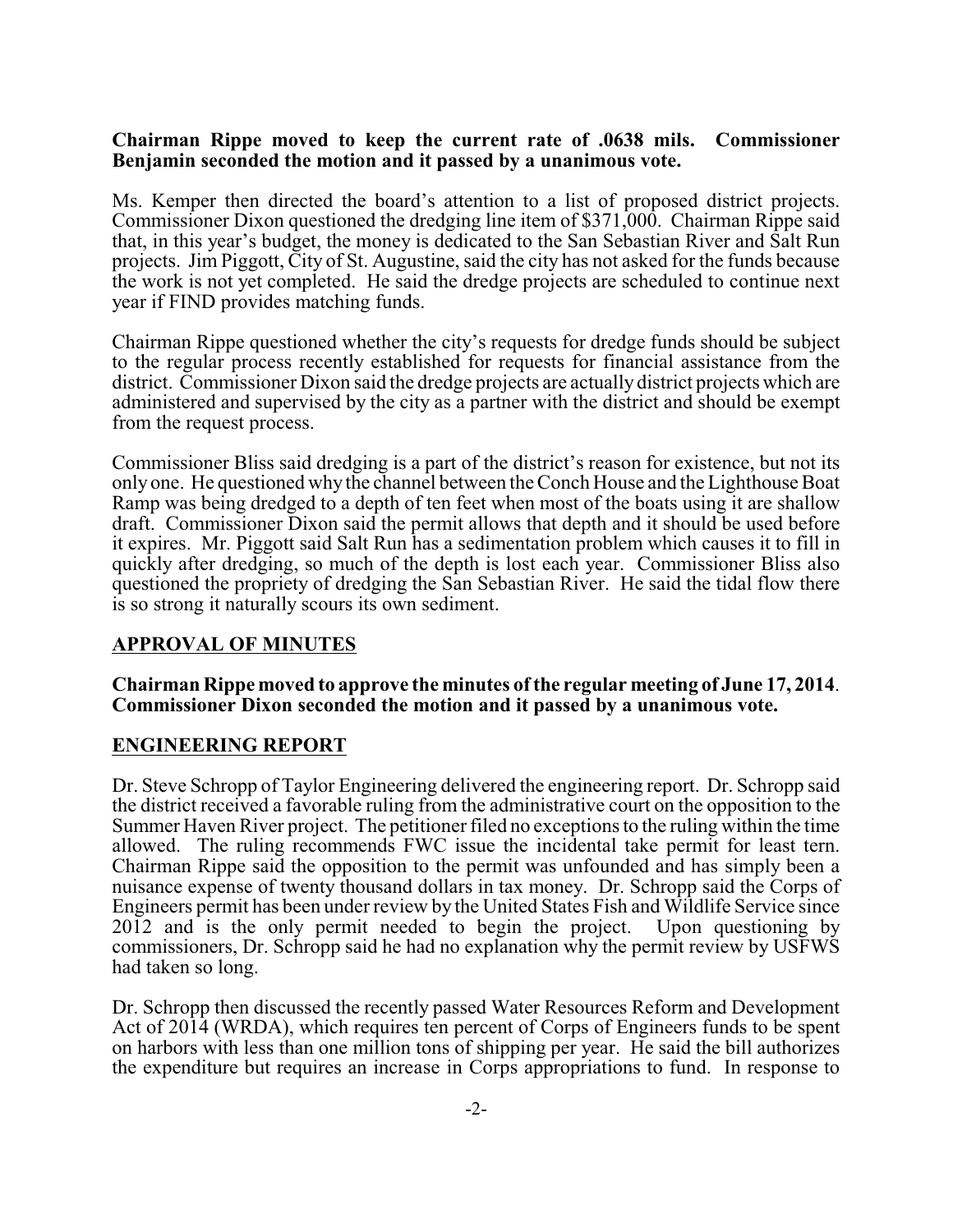questions byChairman Rippe, Dr. Schropp said the best way to obtain an appropriation from the Corps is to contact their local director of operations and join in their planning process. He said the Corps usually plans 3 to 5 years in advance and even though nothing is needed this year, aid will be needed in the future. Dr. Schropp said the law allows local agencies to present independently performed economic justifications for local funding requests and the Corps is required to consider these in its funding decisions. Chairman Rippe asked Dr.Schropp to report on when the district may possibly need more funds from the Corps for WRDA-eligible projects.

Dr. Schropp said Jim Marino is meeting with county officials soon to discuss beach-related issues and will report on those contacts at the next meeting.

### **OLD BUSINESS**

A. Boat Ramp Development - Chairman Rippe.

Chairman Rippe said the realtor had contacted the seller of the Luhrs property and was informed the seller would not consider an option agreement or a right of first refusal. The property now has a full price offer pending. He said he also talked to several county commissioners and was very positively received. He said it would be next year before the county commission could consider joining in funding land acquisition for another boat ramp or public access.

### **NEW BUSINESS**

A. Issuing Bonds - Jean Mangu, Esq.

Jean Mangu, Esq., a public bond specialist with the firm of Edwards and Cohen in Jacksonville, addressed the board and explained the process of issuing bonds in Florida. She said bonds which would be repaid with ad valorem tax revenues required a public referendum to issue. She said a referendum would also be required for a private mortgage of district property, as in a purchase money mortgage transaction. She said the expense of a bond issue is fifteen to thirty thousand dollars for a small issue, exclusive of any extra charge by the supervisor of elections. She also said most bond referendums have a negative result and that it may be advantageous to combine the bond referendum with another referendum issue for a better result. In response to questioning by Chairman Rippe, Ms. Mangu said federal law allows bonds to be tax free, which aids in marketing. She also said the referendum is usually without extra expense from the supervisor of elections if other agency issues are already appearing on the ballot, such as elections of commissioners.

### **PUBLIC COMMENT**

Lt. Steve Zukowski, Florida Fish and Wildlife Conservation Commission, reported that a long-standing case involving a derelict vessel may be over. The vessel, which was aground north of the Vilano Bridge, has disappeared and its owner says it was stolen. The Sheriff's office will be diving on the site to determine if it sank in deep water. He said the Fourth of July boating traffic was handled without major incident, and that there were no major accidents or arrests to report.